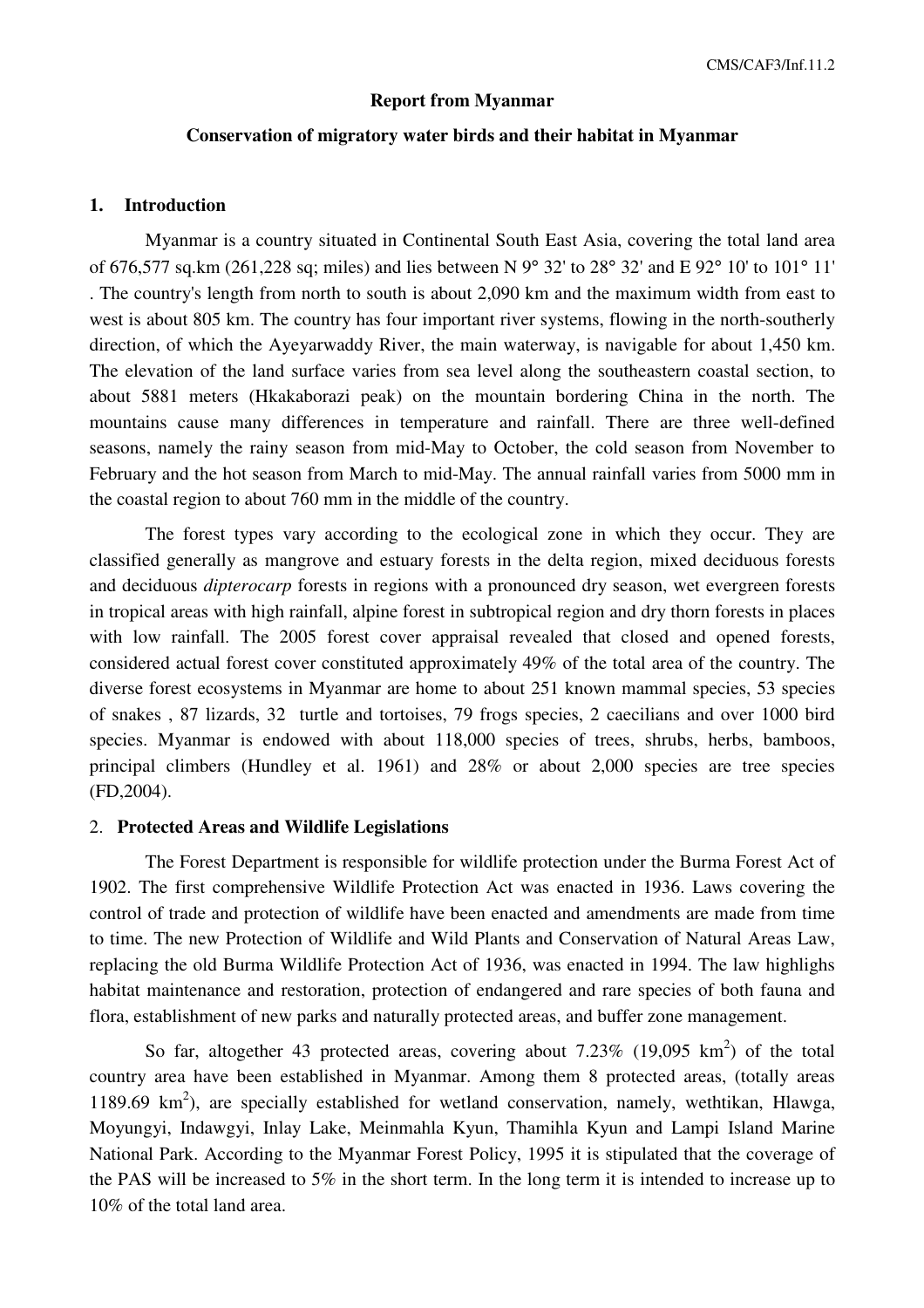## **3. KBA and IBA areas in Myanmar**

KBAs were also defined on the basis of the occurrence of restricted-range species. Sites regularly supporting significant populations of restricted-range species were considered to be global conservation priorities because there are few or no other sites in the world for which conservation action for these species can be taken. This criterion was only used to define KBAs for birds, as this is the only group for which the concept of restricted-range species has been quantitatively defined species with a global breeding range of less than  $50,000 \text{ km}^2$  (Stattersfield et al.1998) Sites supporting a high proportion of the total population of one or more flock of species at a particular time of year(for example, breeding, wintering, and staging sites for migratory water birds)were considered to be global conservation priorities, because these species are particularly threats at these sites. Again, this criterion was only used to define KBAs for birds, as this is the only group for which comprehensive population estimates for flock species are available (Wetlands International 2002);for mass of water birds ,a threshold of 1% of the Asian biogeography population was used.

It has also adopted the network of Important Bird Areas(IBAs)in Myanmar(Birdlife International 2004)as the starting point for defining KBAs .IBAs are internationally important sites for bird conservation, defined on the basis of their importance for globally threatened, restrictedranged ,biome-restricted and/or congregatory bird species. It was necessary to supplement the IBA network through the definition of additional KBAs for other taxonomic groups, and this was through consultation with stakeholders, completed by reviewed of published and unpublished data. Due to data limitation, it was only possible to prepare a preliminary list of KBA, based on the sites that are most likely to meet the criteria.

#### **4. Status of Wetland in Myanmar**

 The wetland of Myanmar includes rivers and streams, shallow fresh water lakes and marshes, water storage reservoirs, fish ponds, seasonally flooded cultivated plains and estuarine with extensive mangrove swamps. Most of the wetland in Myanmar are directly or indirectly associated with river systems.

 Myanmar has more than 2000 km coastal line and mangroves are found in three regions, namely Rakhine, Ayeyawady Delta and Taninthayi with a coverage of some 785,000 ha, of which 320,106 ha are reserved forests.

 Many of the offshore islands contain a wide variety of marine and terrestrial habitats and are the best localities for conserving coral reefs, mangrove forests and sea turtle nesting beaches. The most extensive wetlands in the interior of the country are the seasonally-inundated floodplains of the three main river systems: the Ayeyawady-Chindwin, Sittaung and Salween. Such plains are estimated to form a water surface of some  $60,000 \text{ km}^2$  during the four or five months of the monsoon season. Large areas of the floodplains have been bounded and reclaimed for permanent agriculture, particularly in the northern and central parts of the Ayeyawaddy Delta. The great majority of the land still subject to seasonal inundation is used for rice cultivation during the dry season. Permanent freshwater bodies, including the two main lakes, the Inle and Indawngyi, cover about 130,000 ha. In addition, there are numerous man-made impoundments, tanks and village ponds, and some major reservoirs. Fishery sector is one of the major components of Myanmar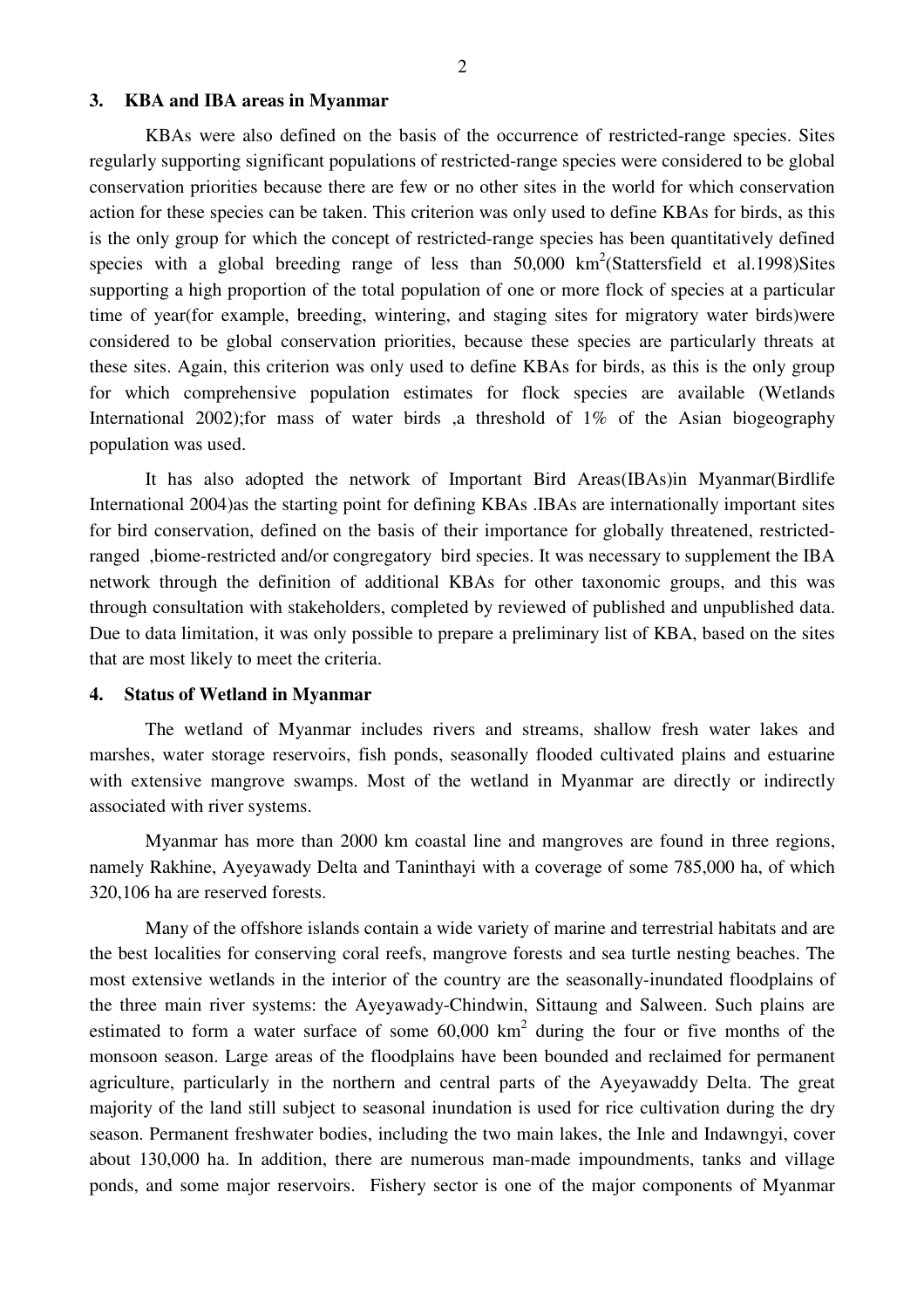economy. Myanmar is so rich in fresh water and marine fish and prawn that maximum catch, without deteriorating fishery resources, amounts to 1.5 million metric tons per annum. Each year Myanmar hosts to 50000 numbers of resident water birds and migratory water birds from northern Asia using the East Asia-Australasian Flyway.

## **5. High Altitude Wetland in Myanmar**

 Mount Hkakaborazi, the snow capped mountain in the most northern tip of Myanmar, has very large biodiversity in the Indo-China region. It contains the headwaters of major river systems (Ayeyawady) in Myanmar, and it is traversed by gorges, ravines and fast flowing water streams. The high mountain region of north Myanmar is characterized by the presence of evergreen forests, sub-tropical, and temperate forests at altitude between 2,438-2,743 meter and alpine vegetation above 3,348 meter. It is a transition zone between the tropical Indo-Malaysian flora and fauna in the south and the temperate and alpine Sino-Himalayan flora and fauna in the north. In Most of area in the north, Myanmar is sparsely populated and contains undisturbed forests. However, degradation of north Myanmar's resources not only threatens the future biological wealth of the country, but also could threaten the abundant water resources that emanate from this region.

 The Nature and Wildlife Conservation Division (NWCD), Forest Department highlighted on high altitude wetland conservation and established the Hkakaborazi National Park in 1998. Since, Then NWCD has been carrying out cconservation activities in that region. At the moment one National Park and two Wildlife Sanctuaries, namely Hkakaborazi N.P, Hponkanrazi W.S, Bonbabun W.S and Hukaung Valley W.S, covering total area of  $(12975.9 \text{ km}^2)$  have been established to protect the natural headwaters of Ayeyawady and Chindwin river and to conserve the diversity of flora, fauna and their habitats, in these protected areas.

 These protected areas are the last stronghold for biodiversity in Myanmar. They are extraordinarily rich in flora and fauna, ranging from lowland tropical to alpine species and still await far the proper research and identification of biodiversity resources. Such endangered Eastern Himalayan species of Takin (*Budorcas taxicolor*), Musk Deer (*Moschus moschiferus*), Red Goral (*Naemorhedus cranbrooki*), Red Panda (*Ailurus fulgens*), Blue sheep (*Pseudois nayaur*), Sclater's Monal (*Lophophorus sclaten*), Himalayan Mornal (*Lophophorus impejanus*), Blyth Tragopan (*Tragopan blythii*) are found in this region.

#### **6. People and Wetland**

 People living in the rural area of Myanmar heavily depend wetland for the livelihoods because wetlands are major source of water for drinking, cooking, transportation, fishing and cultivation of crops. Besides, many wetlands are regarded as important places from the cultural and religious point of view. Every year cultural and religious festivals are celebrated by people at wetlands. For example, Shwemyintzu Pagoda festival is held at Indawgyi Lake in the northern part of Myanmar. Similarly in Inlay Lake of Shan State people make traditional boat racing along with cultural ceremonies. Tourist visit Inlay Lake to observe these cultural and traditional events. Therefore, wise uses of wetlands are crucial for the sustainability of human life in Myanmar. More over wetlands are very important for social and ethical of people especially living in rural areas. Wetlands are home to many water birds of residence and migratory in nature as well as provide